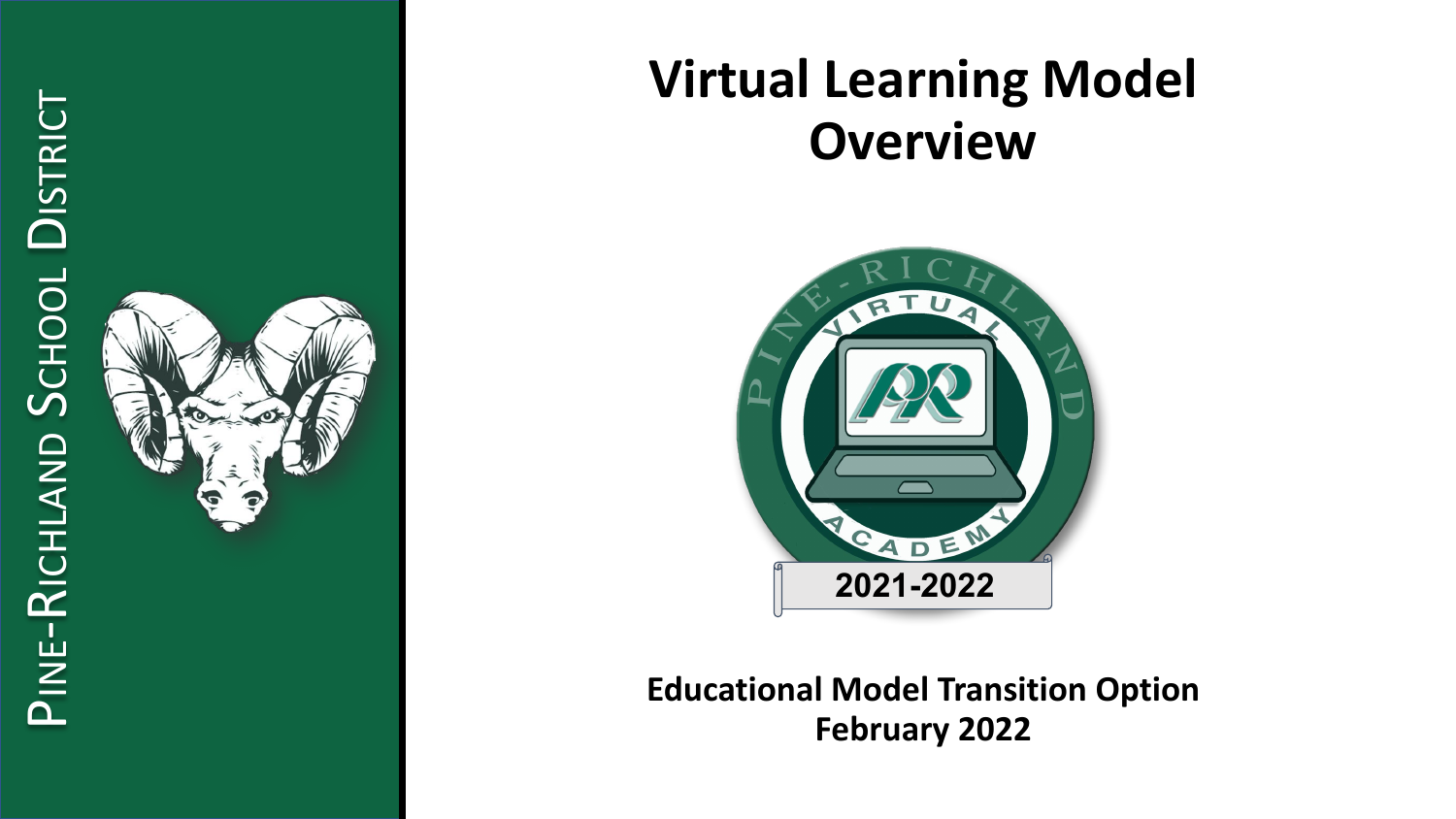

### **Timelines & Key Points**

- ❏ **January 27, 2022**: Communication Sent to Families
- ❏ **January 28, 2022**: Calls to Families Interested in Full Virtual Begin
- ❏ **February 4, 2022**: Calls to Families Interested in Full Virtual Conclude
- ❏ **February 8, 2022**: Communication Update Sent to Staff and New Virtual Families
- ❏ **February 16, 2022**: Full Virtual Model Commences through the End of the Year, with the Option to Return at the Start of the 4th Quarter on March 28, 2022
- ❏ **March 29, 2022**: Students May Return to In-Person Learning for the 4th Quarter

#### "Focused on learning for every student every day."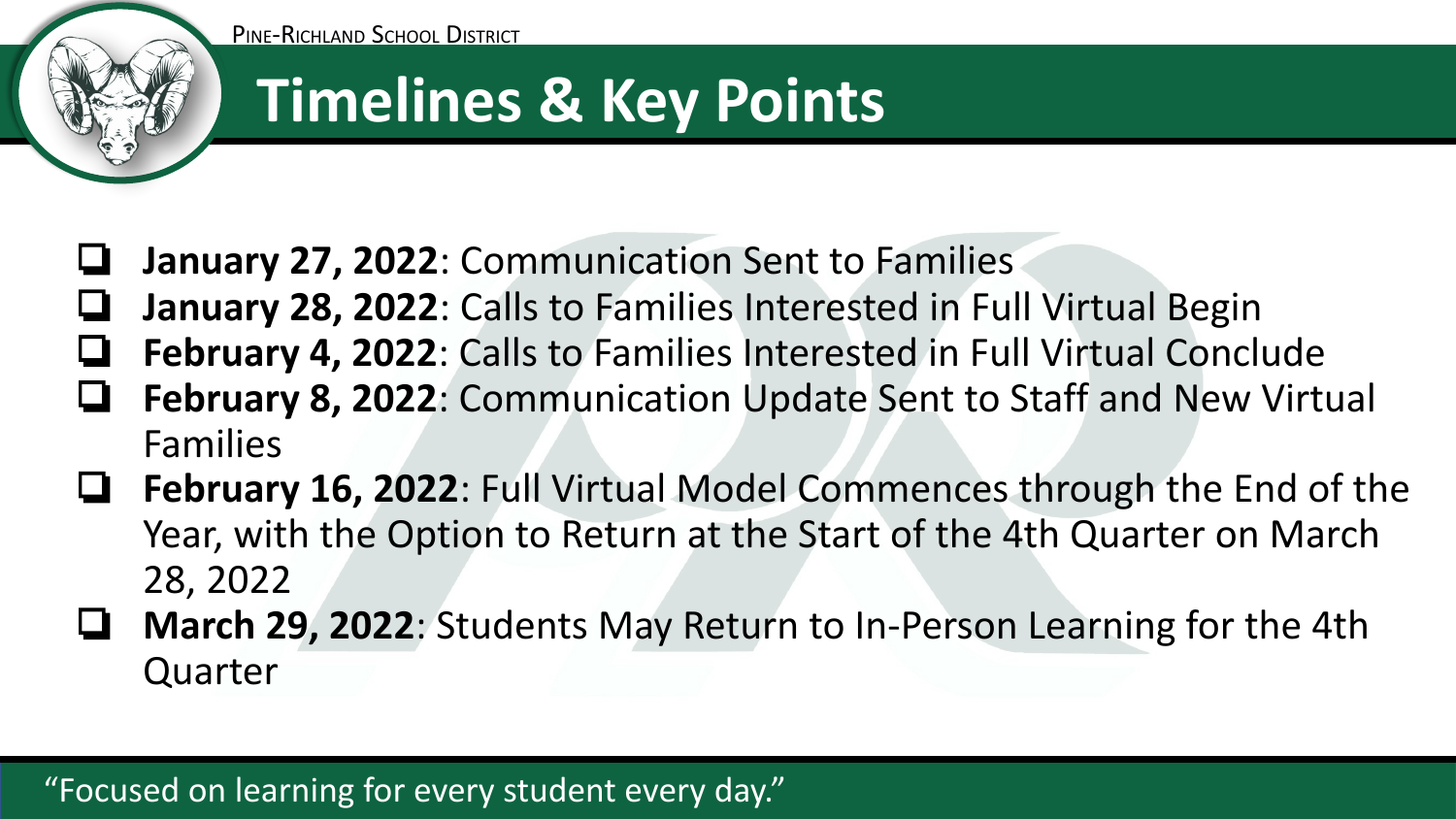

PINE-RICHLAND SCHOOL DISTRICT

# **Overview by Grade Span: K-6**

| <b>Technology</b>                                      | Students will use district provided Chromebook Laptops (Kindergarten will<br>be using iPads). Cameras should be on for attendance and during<br>synchronous instruction.                                                                                                       | GoGuardian software is installed on all Chromebooks for<br>parents and staff to monitor students' screens (only students<br>control cameras and microphones). |
|--------------------------------------------------------|--------------------------------------------------------------------------------------------------------------------------------------------------------------------------------------------------------------------------------------------------------------------------------|---------------------------------------------------------------------------------------------------------------------------------------------------------------|
| Schedule                                               | Students will have a $\frac{1}{2}$ day of synchronous instruction with a new, fully<br>virtual teacher (different than the previously assigned in-person teacher).<br>The other half of the day is structured, asynchronous work with<br>opportunities for peer collaboration. | Students must connect to each class through Google Meet.                                                                                                      |
| Instruction                                            | Students will interact with and see their teacher and fellow classmates, all<br>of whom are online.                                                                                                                                                                            | Assignments are posted to Google Classroom.                                                                                                                   |
| <b>Elective Course</b>                                 | Special area classes will offer asynchronous instruction with scheduled<br>teacher check-in time for feedback and project guidance.                                                                                                                                            | Virtual students/families may need to come to school on<br>occasion to pick up materials (e.g., art supplies, robotics<br>resources).                         |
| Assessments                                            | Virtual students will be assessed by the teacher utilizing the same<br>curricular and learning goal expectations as in-person.                                                                                                                                                 | Content will remain consistent but assessment formats may<br>differ (e.g., paper/pencil vs. electronic).                                                      |
| <b>Other Supports</b>                                  | Special education, 504, Gifted education, Counseling, Interventions, SAP,<br>etc., continue.                                                                                                                                                                                   | Case managers continue to work with students and families<br>and some will be assigned to a new virtual special education<br>teacher for their supports.      |
| Extra/Co-Curricular<br><b>Activities and Athletics</b> | Virtual students may participate in any after-school activities. Not all after<br>school activities can be offered in a virtual format                                                                                                                                         | Students are invited to an optional "in-person" day once a<br>month to meet with the teacher and peers.                                                       |

#### "Focused on learning for every student every day."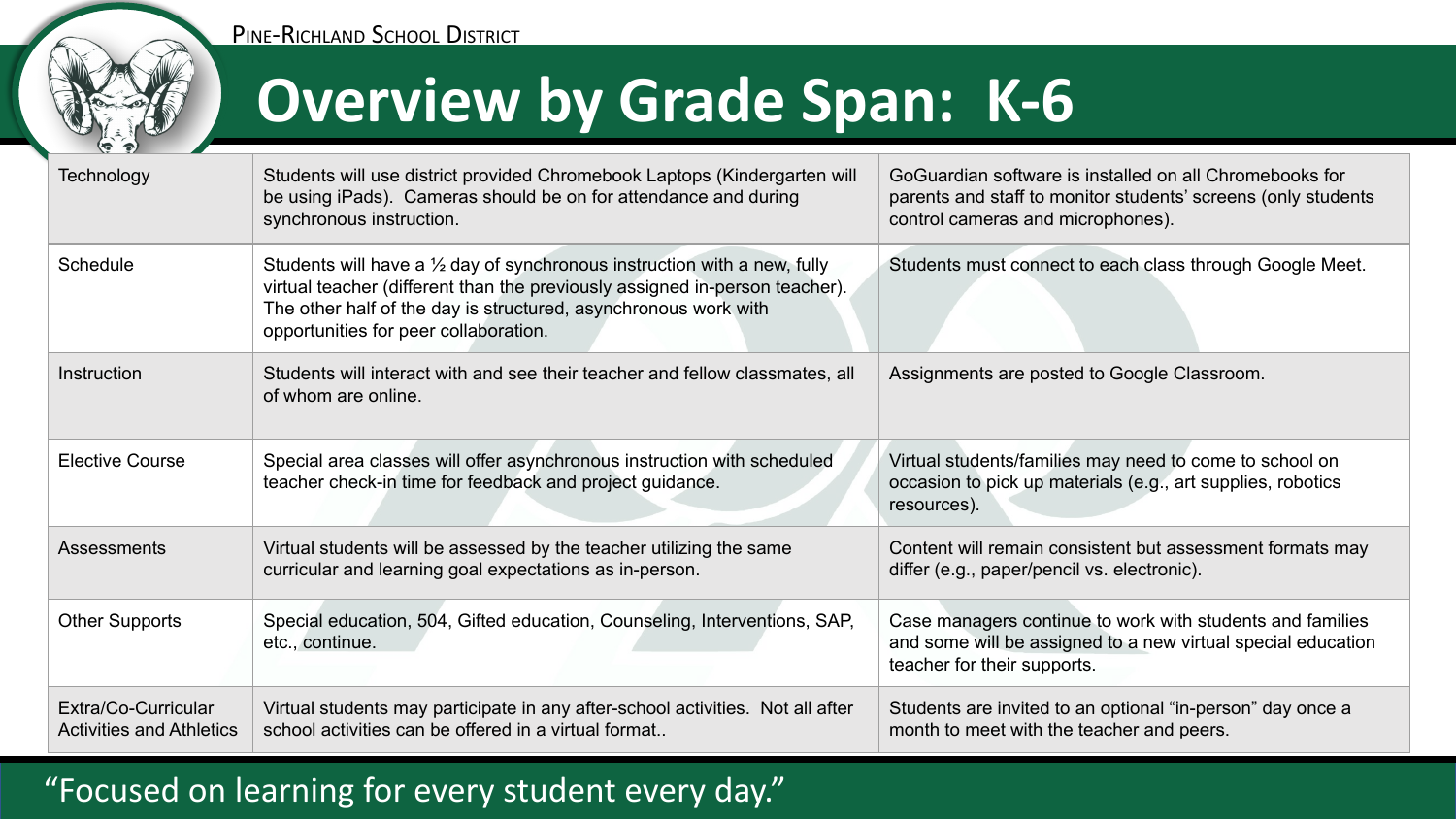



# **Overview by Grade Span: 7-12**

| Technology                                             | Students will use district provided Chromebook Laptops. Cameras should be on for<br>attendance and during synchronous instruction.                                                                                                                                                                                                                                          | GoGuardian software is installed on all computers for parents and staff to<br>monitor students' screens (only students control cameras and<br>microphones). |
|--------------------------------------------------------|-----------------------------------------------------------------------------------------------------------------------------------------------------------------------------------------------------------------------------------------------------------------------------------------------------------------------------------------------------------------------------|-------------------------------------------------------------------------------------------------------------------------------------------------------------|
| Schedule                                               | Students follow their current bell schedules. PRSD attendance policy applies to all<br>students.                                                                                                                                                                                                                                                                            | Students must connect to each class through either Google Meet or<br><b>Blackboard Collaborate.</b>                                                         |
| Instruction                                            | Students can view their teachers' interactive display boards, hear their teachers'<br>instruction, and interact with in-person/other virtual students.<br>While all courses will be offered, some courses do not transfer as well to the<br>virtual environment. This should be considered when making this decision<br>(parents, student, staff conversations will occur). | Assignments are posted to Google Classroom or Blackboard.                                                                                                   |
| <b>Elective Course</b>                                 | Some elective courses will offer mainly asynchronous instruction depending on the<br>learning goals of the course.                                                                                                                                                                                                                                                          | Virtual students/families may need to come to school on occasion to pick<br>up materials (e.g., art supplies, robotics resources).                          |
| Assessments                                            | Virtual students will follow in-person students' assessment timelines.                                                                                                                                                                                                                                                                                                      | Content will remain consistent but assessment formats may differ (e.g.,<br>paper/pencil vs. electronic).                                                    |
| <b>Other Supports</b>                                  | Special education, 504, Gifted education, Counseling services, Interventions, SAP,<br>etc., continue.                                                                                                                                                                                                                                                                       | Case managers will continue to work with students and families.                                                                                             |
| Extra/Co-Curricular<br><b>Activities and Athletics</b> | Virtual students may participate in any after-school activities. No transportation will be<br>provided. Not all after school activities can be offered in a virtual format                                                                                                                                                                                                  |                                                                                                                                                             |

#### "Focused on learning for every student every day."